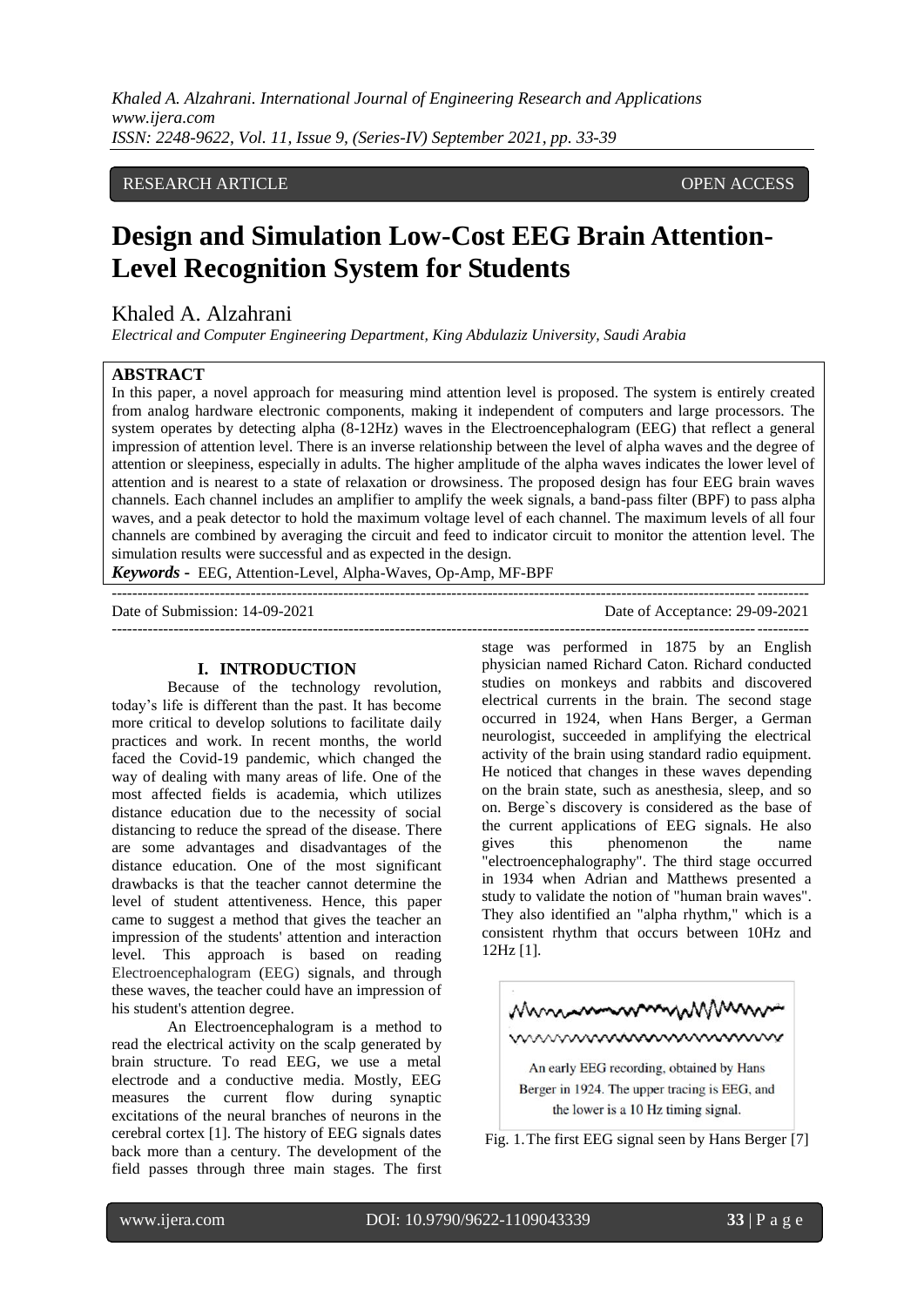# **II. LITERATURE REVIEW**

 Many studies have been conducted to determine the amount of attention in the human mind. One of them utilized NeuroSky's Mind Wave EEG device to collect EEG data from the human brain. The collected data was then compared with video recording images. The research then conducts a correlation procedure between EEG data and recorded video at the same time series [2]. Another research used classification technique to do this task. In this research, the signal was classified using K Nearest Neighbors (KNN), Support Vector Machine (c-SVM), Linear Discriminant Analysis (LDA) and Bayesian classifiers. Record data from 12 subjects in order to achieve a valid dataset. It classified the human attention into two classes: attention and nonattention states. The features were extracted from different frequency bands [3].

 This issue is also being discussed in another study to detect the human mind state while driving because the driver's attention is critical when driving in order to avoid vehicle accidents. This objective was accomplished by the use of the deep learning approach in this study. To collect the data, it employed four channels of EEG [4]. Some researchers used time-frequency analysis of the recorded EEG signals. The aim of this research is to see the effect of meditation on the mind signals. They applied the experiment on 10 normal adults and further divided them into two groups: more than 10 years of meditation experience and with no meditation experience. The EEG signals were recorded by using 19 active electrodes with a sampling frequency of 250Hz during meditation. It used Fast-Fourier Transform (FFT) to analyze the recorded data. One of the most important results in this paper is the correlation between *alpha waves* and mind state. It presents that a greater level of an alpha wave is found during a lower level of anxiety. In other words, if the mind is calm the alpha wave amplitude will be higher [5]. Other researchers used mobile brainwave sensors to collect EEG data. The objective of this study is to classify the student into two classes: attentive and inattentive. Common features were extracted from the raw data then it used the Support Vector Machine (SVM) classifier to classify the signal. The classification accuracy achieved up to 76.82% [6].

## **III. METHODOLOGY**

 All the presented studies discussed in the literature required a computer to process the EEG signals, and some of them required massive amounts of data to train the system. None of these are needed in our proposed design. The researchers discovered a link between alpha wave amplitude and mind state after conducting many investigations on EEG data

and mind state. When the amplitude of the EEG alpha signal increases this indicates a low attention level of the mind. When alpha amplitude decrease (attenuate) this indicates a high attention level of the mind [5][7][8]. Adults have a typical amplitude EEG signal from about 10µV to 100µV when measured from the scalp [7].

 The proposed design to detect and monitor the mind's attention level is divided into two main stages: *Initial stage* and *Collection stage*. This design can be integrated with headphone to ease its functionality as shown in figure:2. The details of each stage design are described in the next lines.



Fig. 2.Initial and Collection stages of the proposed design integrated with a headphone

#### *A. Initial stage:*

 In this stage, we have a complete chain of analog circuits for each channel and all of them are identical as shown in figure:3.



Fig. 3.Initial stage architecture of the attention level recognition system

This stage includes four circuits:

- 1. EEG input electrode.
- 2. Amplifier circuit.
- 3. Band Pass Filter circuit.
- 4. Peak Detector circuit.

## *B. Collection stage:*

 In this stage, the output of all channels will be collected in a single output as an average of all four signals as shown in figure:4.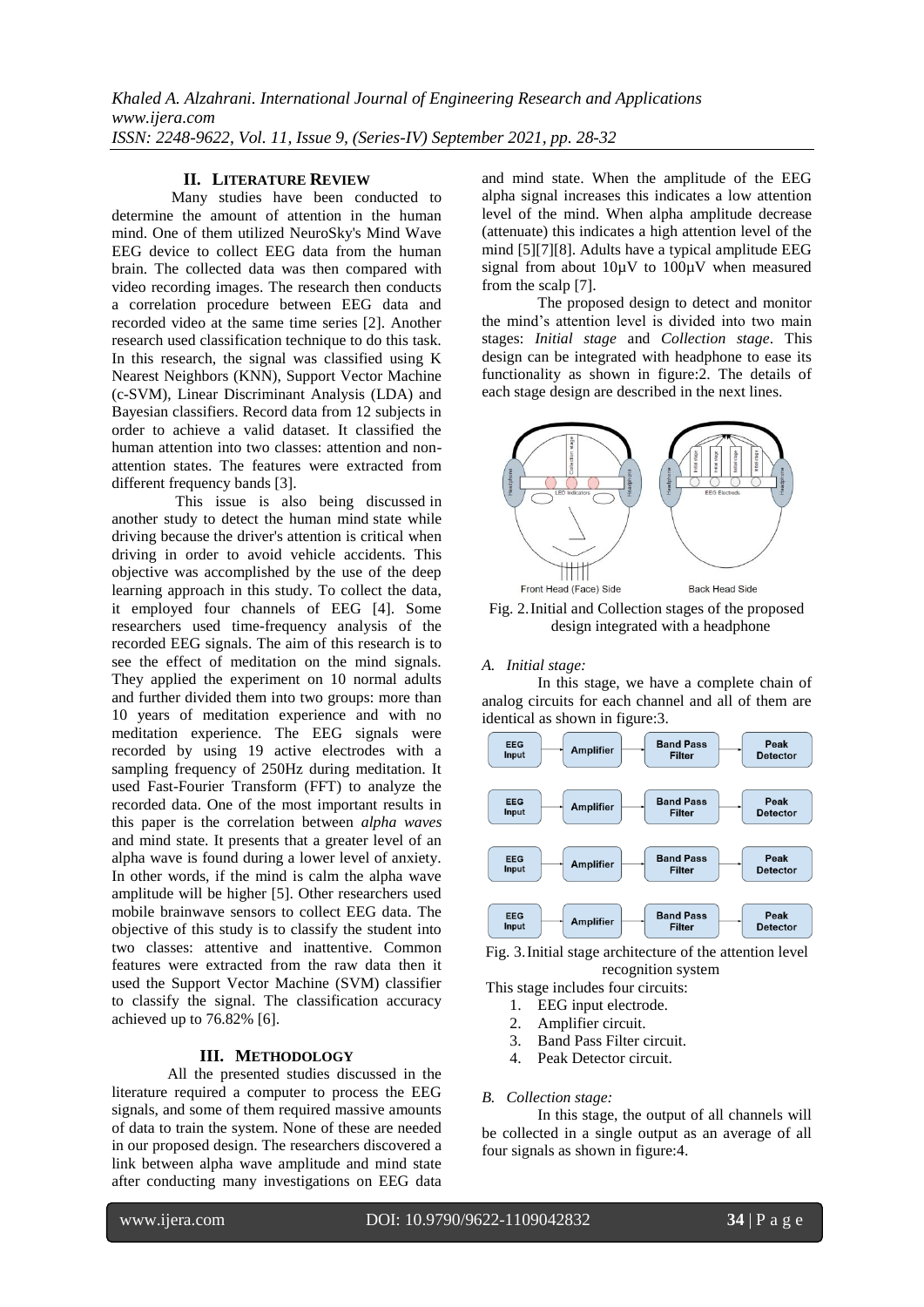

Fig. 4.Collection stage architecture of the attention level recognition system

- This stage includes two circuits:
	- 1. Averaging circuit.
	- 2. Attention Level Indicator circuit.

All these circuits will be explained in more details in the following sub-sections.

*EEG input:* The primary function of this block is to acquire variations in electrical brain activity and feed them to the following amplifier circuit. There are several ways (montage) for connecting the electrodes and feeding them to the next circuit (differential amplifier). One way is to connect the electrode's input to the differential amplifier input, and the second differential amplifier input to a common system reference electrode [7]. This type of connection is known as a single-ended input. This technique of connection will be used in our design and simulation.

*Amplifier circuit:* The main objective of the amplifier is to enhance the incoming signal from EEG electrodes. The amplification in this circuit should be high enough to reach from micro-volt to milli-volt signal voltage level. The instrumentation amplifier (In-Amp) circuit is commonly used to amplify the weak signals because of its high Common Mode Rejection Ration (CMRR), high input impedance, low noise, and high gain [9]. We ended up with the following design shown in figure:5 after creating the circuit and simulating it multiple times to obtain the desired outcome.



Fig. 5.Instrumentation amplifier circuit design

*Band Pass Filter circuit:* The major function of this circuit is to filter out any undesired signal and pass only the alpha band signals (range from 8Hz to 12Hz). We implemented this circuit using Multiple Feedback Band Pass Filter (MF-BPF) topology, because it is easy and reliable [10]. The final design of the MF-BPF at 10Hz center frequency is shown in figure:6.





Fig. 6.Multiple feed-back Band Pass Filter circuit design

*Peak Detector circuit:* The primary purpose of this circuit is to capture positive peaks in the incoming signal and hold them for a defined time period. The obtained signal will be converted from AC to DC after passing through this circuit. The final design of the peak detector circuit is shown in figure:7.



Fig. 7.Active peak detector circuit design

*Averaging circuit:* The principal role of this circuit is to combine all incoming signals into a single output and produce the average voltage level of them. The circuit is also add a specified gain to raise the average voltage to an appropriate level. The averaging circuit design is shown in figure: 8.<br> $\frac{BF_2}{B}$ 



Fig. 8.Averaging circuit design with gain=11

*Attention Level Indicator circuit:* This is the final circuit of the proposed design. The main function of this circuit is to monitor the attention level by turning the LED indicators ON or OFF. The circuit design is determined by the number of attention levels required. In our case, we designed our circuit to detect and monitor four different levels of attention. We assumed the following attention levels: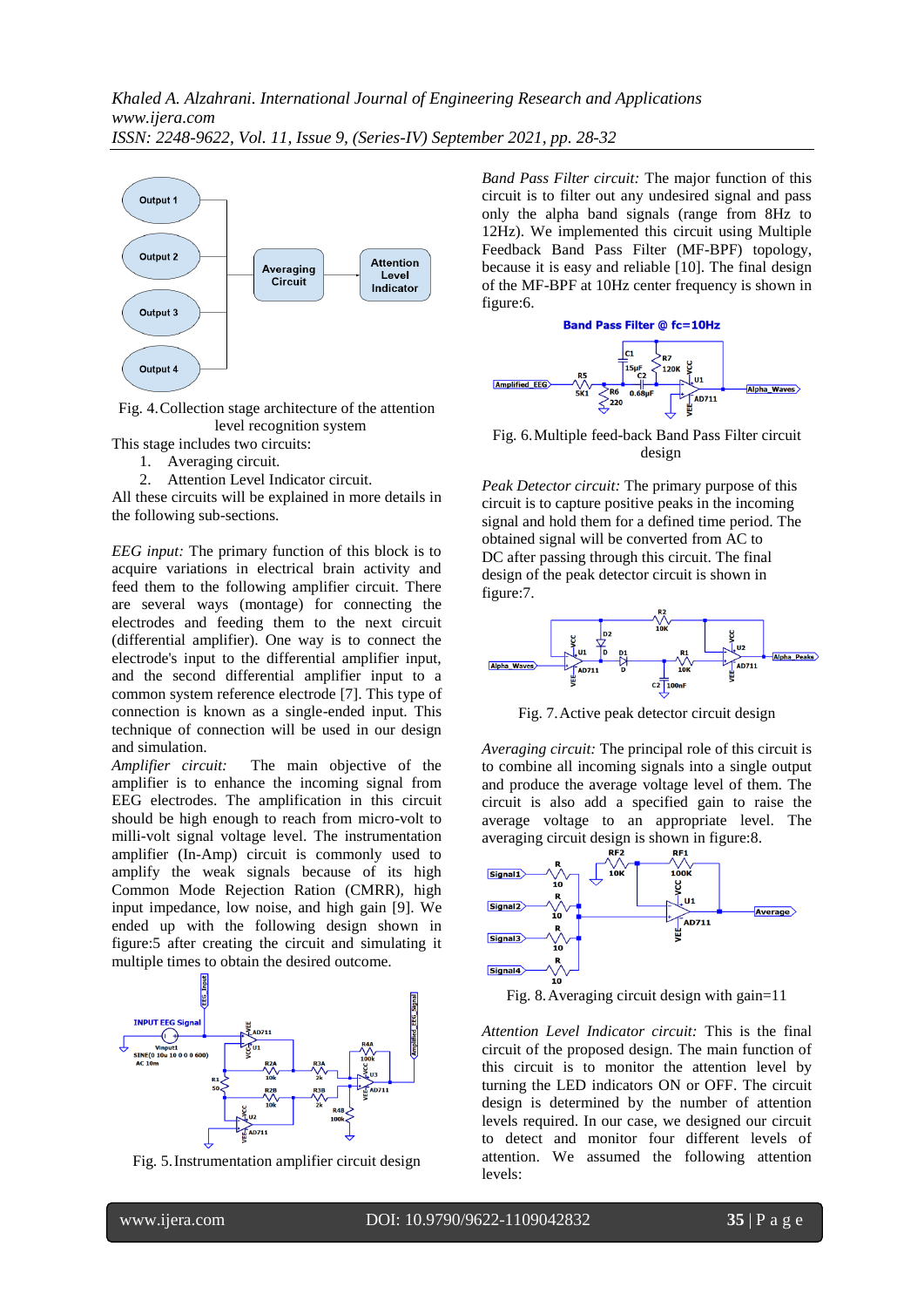- More than 90% (All LEDs are ON).
- Between 70% to 90% (Two LEDs are ON and one LED is OFF).
- Between 50% to 70% (Two LEDs are OFF and one LED is ON).
- Less than 50% (All LEDs are OFF).

 Figure:9 shows the indicator circuit with three setpoints: A, B and C. When the voltage on the setting point  $(V_{\text{SET}})$  is greater than the input average voltage  $(V<sub>AVG</sub>)$  the related LED will be ON.



Fig. 9.Attention level indicator circuit design with three set-points

## **IV. SIMULATION RESULTS**

The simulation is carried out using the LTspice simulator tool. LTspice is a free schematic capture and waveform viewer software developed by Analog Devices corporations and it offers highperformance SPICE simulation [11].

As it shown before in figure:9, we have three set-points: A, B and C. The average signal  $(V<sub>AVG</sub>)$  will be compared with these points. These three points will create four attention level zones as illustrated in figure:10. When  $V_{AVG}$  exists in Level#1, this indicates a low attention level, and all LEDs current will be OFF. When  $V_{AVG}$  exists in level#4, this means a high attention level and all LEDs current will be ON.



Fig. 10. Three set-points create four attention level zones

The signals in the initial stage are almost similar in all four channels. The only difference is the detailed data, which is derived from different electrodes and head positions. So, we will present

the outcome after each circuit of channel#1 and the other channels will have the same behavior. Figure:11 represents the input EEG signal coming from the electrode before amplification. The data was imported to LTspice from external recorded data in form of a text file. This recorded data consists of 55 intervals and each interval last 30 seconds with 500Hz data rate. So, the overall data recording time is 27.5 minutes.

From the recorded data, we chose two different samples with duration of five second at different intervals and using them as input EEG signal to be able to compare the results. We chose five seconds to view the data better and clearer. We took the first sample from the early time of data recording, as we see in the figure:11. After the amplifier circuit, the signal will have an amplitude level in the mV range as it shown in figure:12.





Fig. 12. EEG signal after amplification. The signal level amplified from uV range to mV range

Figure:13 illustrates the output of the BPF. This signal is the alpha wave signal (8Hz to 12Hz) extracted from the input EEG.



the alpha wave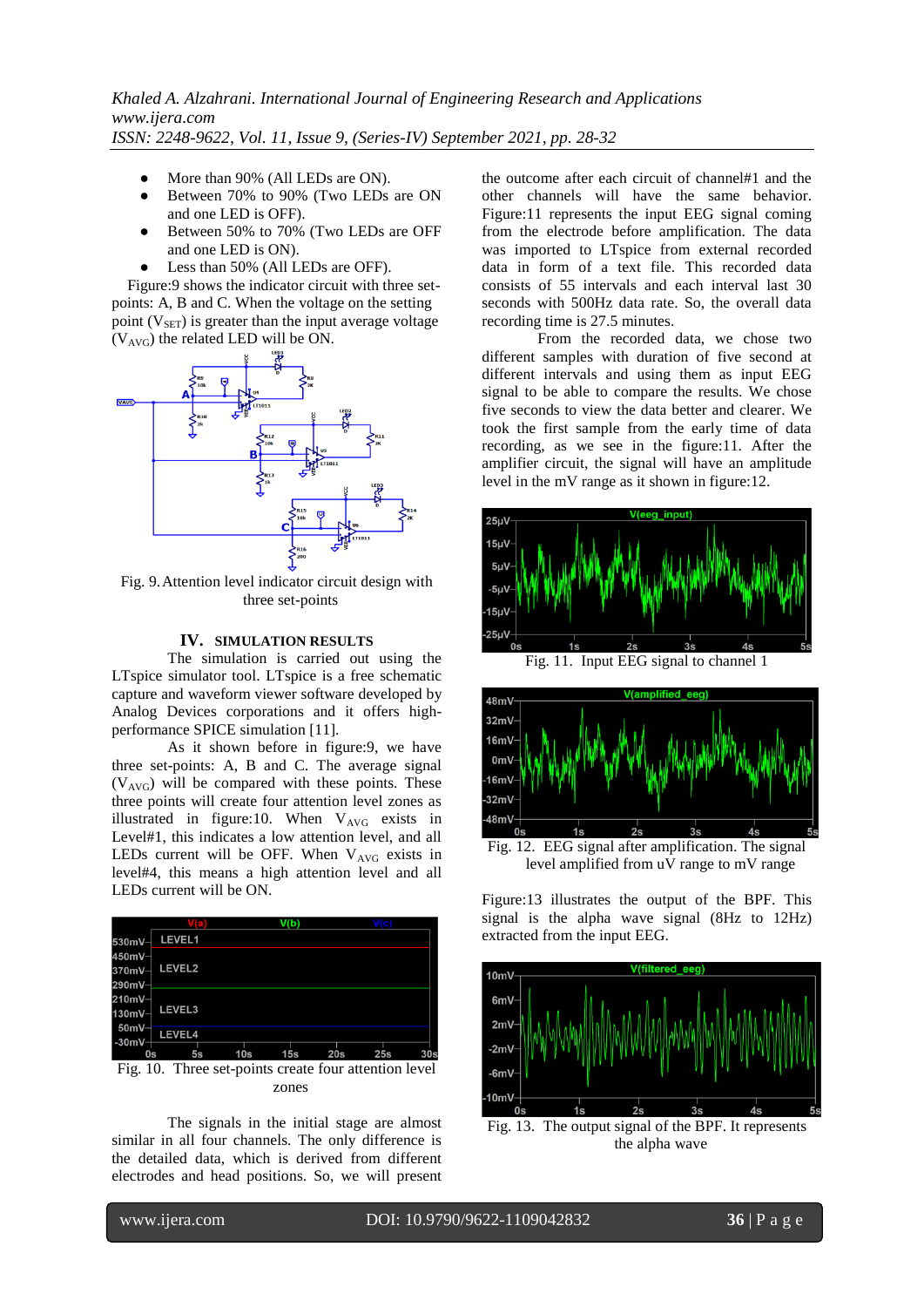# *Khaled A. Alzahrani. International Journal of Engineering Research and Applications www.ijera.com ISSN: 2248-9622, Vol. 11, Issue 9, (Series-IV) September 2021, pp. 28-32*

Figure:14 represents the output of the peak detector circuit. As we can see, the circuit captured and held the maximum alpha wave values for a specific time.



Fig. 14. The output signal of peak detector circuit

Figure:15 depicts the output of the averaging circuit. As we can see, the average signal of all channels output existed in the level#3 zone. This means two LEDs will be ON and one will be OFF as shown in figure:16.



Fig. 15. The output of averaging circuit (green color) exited in level 3 zone



Fig. 16. The state of LED indicators. Tow LEDs are ON (current  $= 1.1$ mA) and one LED is OFF  $(current = zero)$ 

Fig. 17.

The previous results coming from input EEG data picked from early time of data recording. We took another EEG sample from other recording time to compare between the two cases. As you see in figure:17, there are clear difference in the amplitude between two data samples. The green signal represents input EEG signal from data sample#1 and the blue signal represents input EEG signal from data sample#2.



Figure:18 shows the signals after BPF (alpha waves) for the same different data samples of the previous figure.



The result of sample#2 is increasing in  $V_{AVG}$ level until it reaches to level#2 zone of the attention as shown in the figure:19. Depending on this case, only LED1 will be ON as it shown in figure:20.



Fig. 20. The output of averaging circuit (green color) exited in level 2 zone when we use sample 2 EEG data



Fig. 22. The state of LED indicators when we use sample 2 EEG data. One LED is ON (current = 1.1mA) and two LEDs are OFF (current = zero)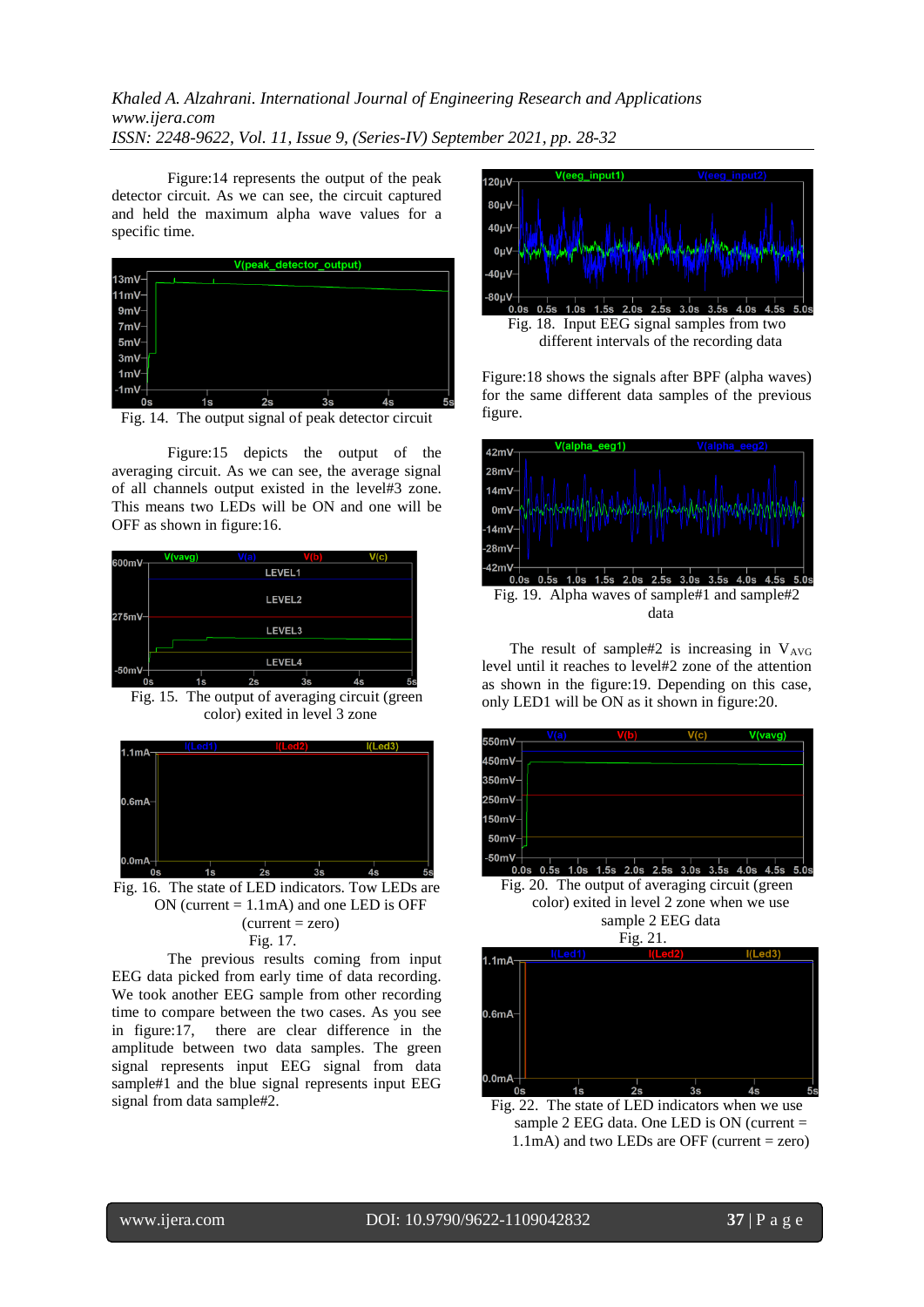## **V. DISCUSSION**

 The previous section represents the simulation and desired outcomes that were expected in the design section. We utilized from a recorded EEG data for about 27 minutes. During this recorded time, we took two data samples (sample#1 and sample#2) from two different time intervals. The amplitude of sample#2 is higher than sample#1 and this reflected in the attention level indicator circuit as it presented. The interpretation of this result is that: in the first sample, the recording data taken from early recording time and the attention of the person was high, but in the second sample, with the passage of time, the person became tired and his attention decreased. So, as attention decreased the alpha amplitude become higher.

This design can improve the teaching process by helping the teachers to have impressions of their students so they can use different ways to increase the student's attention efficiency. The student attention can be enhanced by using different ways and tools depending on the topic [2]. This technique can also help the institutions in collecting statistical data to evaluate the educational process. The data collection is very important to assess and improve the education process [12]. Some design parameters require further tuning methods, such as collecting data from various adults until we achieve the optimal solution. Moreover, tuning can be done by using a real implemented hardware because the simulation results might be slightly different from the real case. Practically, temperature, humidity, and the precision of electrical components could affect the results. In the future, the proposed design can be manufactured and implemented on a real printed circuit board (PCB) and by using variable resistors we can adjust the set-points to the optimal values. At first, we can use this process for one adult and after that we can test it by feeding data from different adults. Once the output is tested and verified, we can design and manufacture the overall system on an integrated circuit (IC) as a customized design to make it portable and less affected by the environment.

#### **VI. CONCLUSION**

 In this paper, a new method has been proposed to measure and monitor the attention level. This technique is based on the findings of several studies on the relationship between alpha wave amplitude and mind state. During relaxation, the amplitude of the alpha wave will be greater while during a mental task, the alpha wave amplitude will be attenuated. In this paper, we designed and simulate a pure hardware analog electronic circuits to detect and monitor this phenomenon. This circuit could be used for any application. One of the most

important applications that arise in recent years is distance learning. Because of the Covid-19 epidemic, distance learning has grown considerably in the last year. We expect that the distance learning will be main part of the education program around the world. The proposed design can help teachers to have an indication about their student's attention. The simulation results were promising and as expected in the design stage. The proposed design not only focuses on a specified application, but it is a general approach that may be implemented on other concepts rather than a specific application. This work can be developed in the future by testing it on variety of real-world dataset and adjusting the values of the existing components to get the optimal results. It can also be manufactured in small integrated circuits after verifying the values of the final components according to the application intended for it.